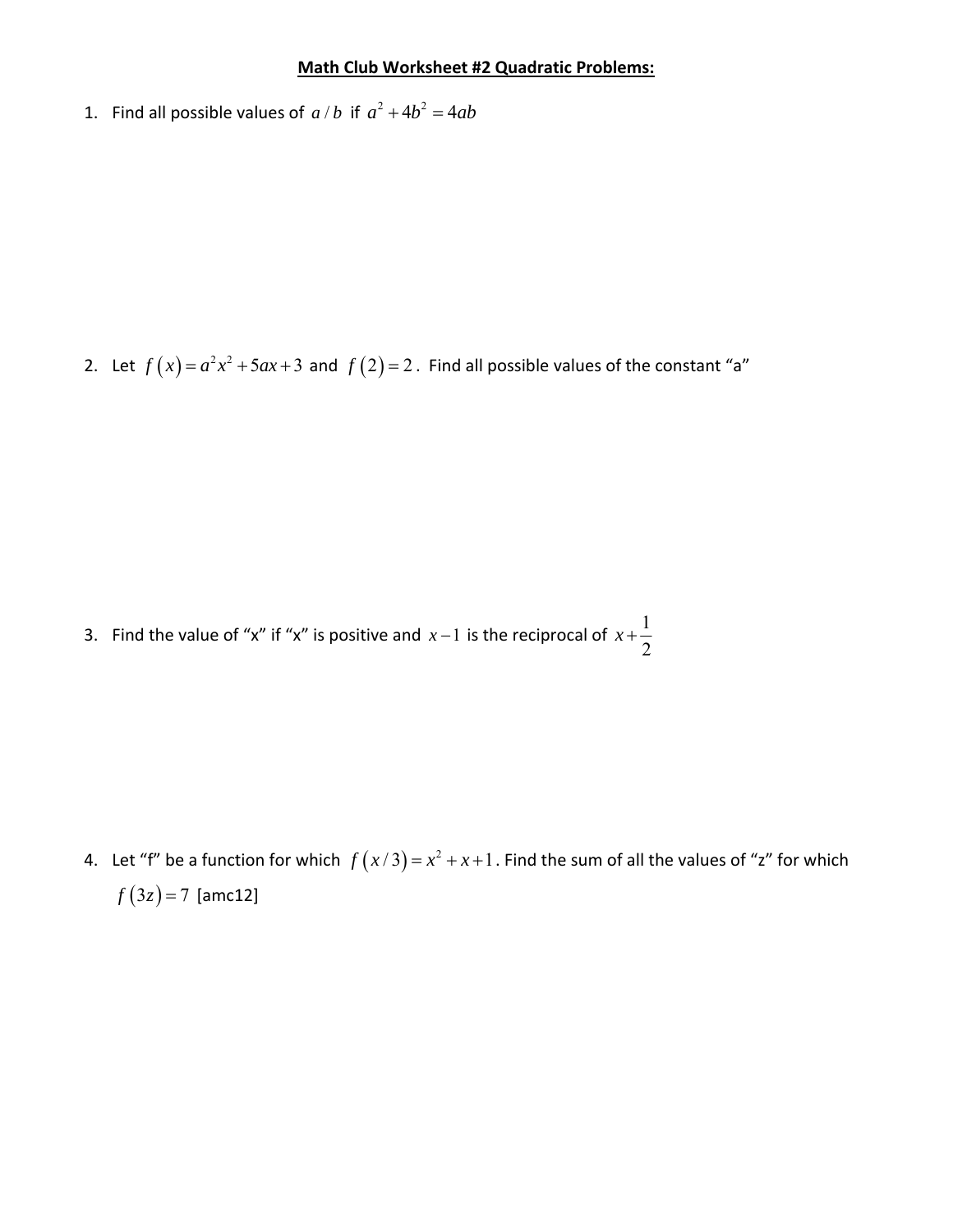5. Let "a" and "b" be the roots of the equation  $x^2 - mx + 2 = 0$ . Suppose that  $a + \frac{1}{b}$ *b*  $+\frac{1}{1}$  and  $b+\frac{1}{1}$ *a*  $+-$  are the roots of the equation  $x^2 - px + q = 0$ . What is the value of "q"?

6. Find all real solutions to  $(x^2 - 5x + 5)^{x^2 - 9x + 20} = 1$ 

7. Find all solutions to the system of equations:

 $x^2 + yz = 39$  $x - yz = -33$  $y + z = 12$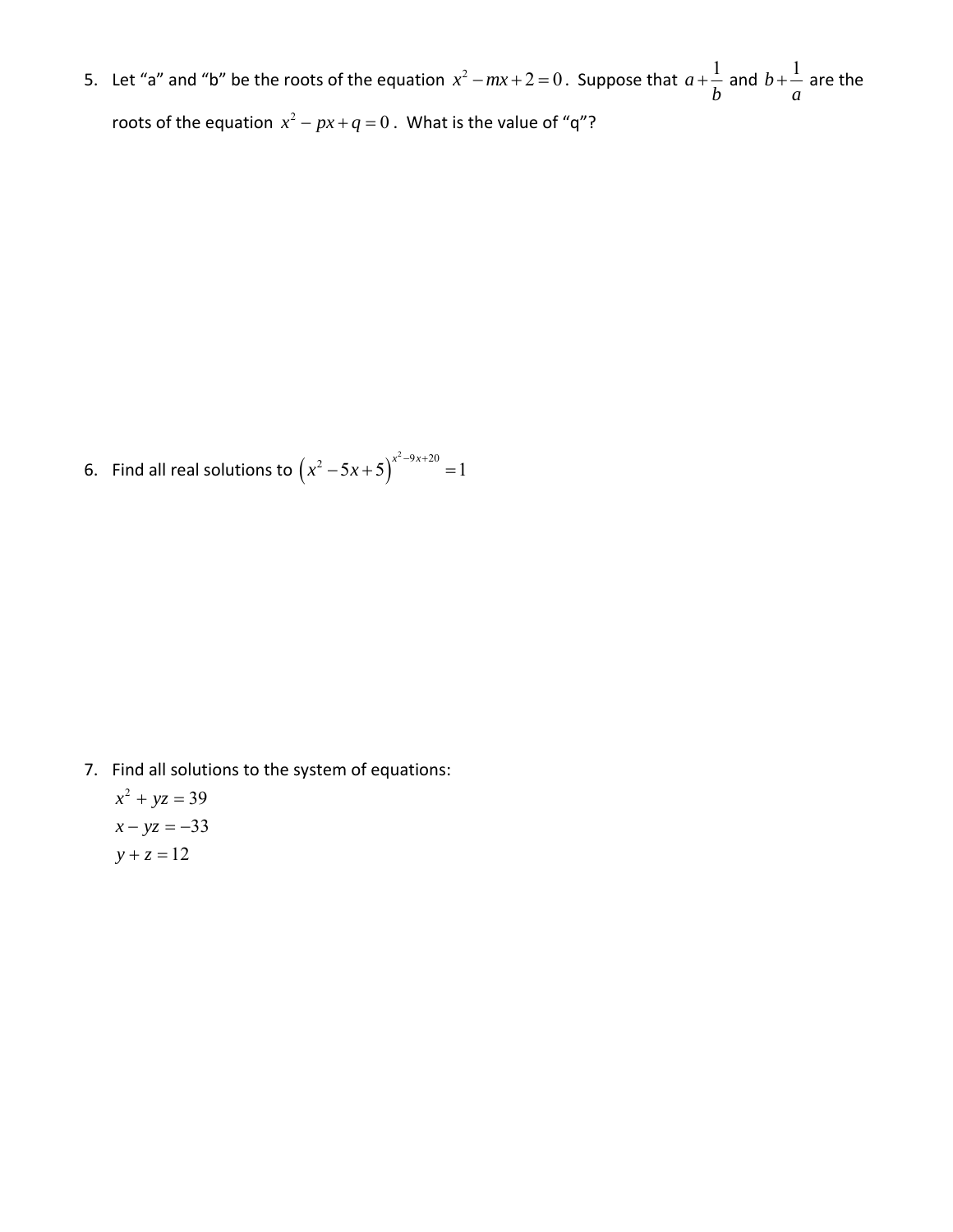8. Find the roots of  $x^2 + \left( a - \frac{1}{2} \right) x - 1 = 0$  $+\left(a-\frac{1}{a}\right)x-1=0$  in terms of "a"

9. Find the solutions to  $(x^4 - 11x^3 + 24x^2) - (4x^2 - 44x + 96) = 0$ 

10. If  $2 - bx$   $m-1$ 1  $x^2 - bx$  *m*  $\frac{x^2 - bx}{ax - c} = \frac{m - c}{m + c}$ has solutions for "x" such that each solution is the negative of the other, then find "m" in terms of "a" and "b". [AHSME]